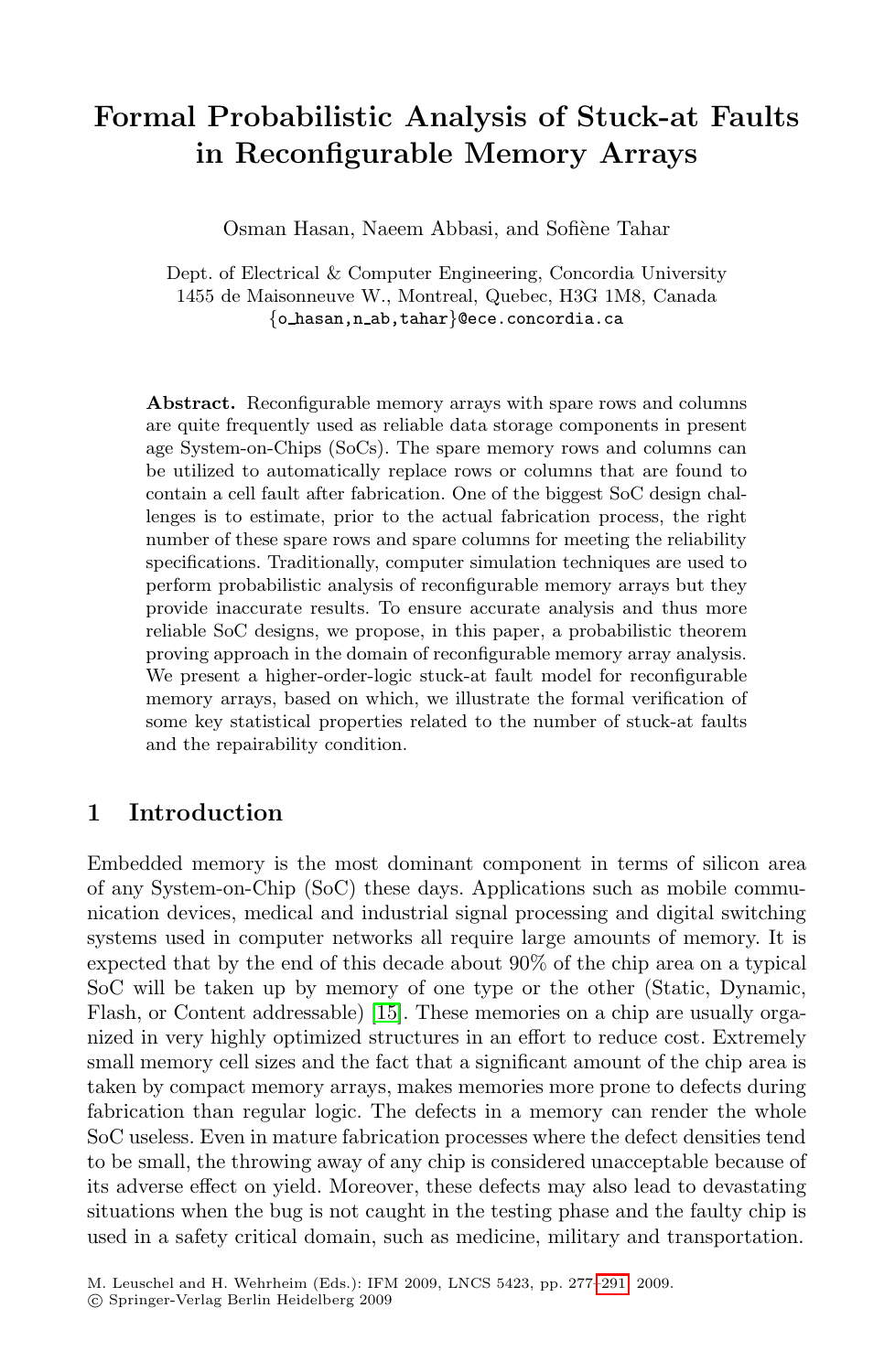In order to analyze the effects of memory defects, memory fault models are constructed that describe how a fault in memory might occur and predict the resulting device behavior. There are four main types of faults that may occur in a memory array: stuck-at faults, transition faults, coupling faults, and neighborhood pattern sensitive faults [20]. Stuck-at faults, which occur when a memory cell never changes its state, i.e., it is always stuck in one state, is the most commonly used fault model for analyzing memory arrays and logic. The information gathered from the fault models is utilized for the development of techniques for detecting and repairing memory faults. One such widely used technique is to add some redundancy to the memory array during the design phase. This way even after fabrication, we can repair some of the memory faults by replacing the rows or columns of the memory array containing faulty memory cells with the available spare rows or columns. Memories fabricated with these spare rows and colum[ns a](#page-14-2)re usually termed as *reconfigurable memory arrays*. This technique poses an interesting solution to the memory fau[lts](#page-14-3) [pr](#page-14-4)[ob](#page-13-0)lem but comes with a bigger design challenge of estimating the right number of spare rows and columns for meeting reliability specifications. [If a](#page-14-5) [co](#page-14-6)mbination of spare rows and columns exists such that all faults from the memory array can be eliminated then such a combination of spare rows and columns is called a *repair solution*, and the array is called *repairable*. The repairability problem of a reconfigurable memory array is similar to the vertex cover problem of the bipartite graph and is known to [b](#page-13-1)e an NP complete problem [16]. [Thu](#page-14-7)s, probabilistic analysis and some graph theory principles are usually utilized to obtain reasonable solutions [25,18,2].

Today, simulation is the most commonly used computer based probabilistic analysis tool for reconfigurable memory arrays, e.g., see [21,23]. Most simulation based memory array analysis software provide a programming environment for defining functions that approximate random variables for probability distributions. The random elements, such as fault occurrences, in a given memory array are modeled by these functions and the model is analyzed using computer simulation techniques [5], such as the Monte Carlo method [19], where the main idea is to approximately answer a query on a probability distribution by analyzing a large number of samples. Statistical quantities, such as expectation and variance, may then be calculated, based on the data collected during the sampling process, using their mathematical relations in a computer. Due to the inherent nature of simulation coupled with the usage of computer arithmetic, the probabilistic analysis results attained by the simulation approach can never be termed as 100% accurate. Moreover, simulation requires an enormous amount of CPU time for attaining meaningful estimates. We generally need to acquire hundreds of thousands of samples to estimate the desired probabilistic quantities and this fact makes the simulation approach impractical when each sample acquisition step involves extensive computations, which is usually the case for analyzing reconfigurable memory arrays due to their large capacities. Thus, simulation should not be relied upon for the analysis of reconfigurable memory arrays, especially when they are used in safety critical areas, where inaccuracies and inadequacies in the analysis may even result in the loss of human lives.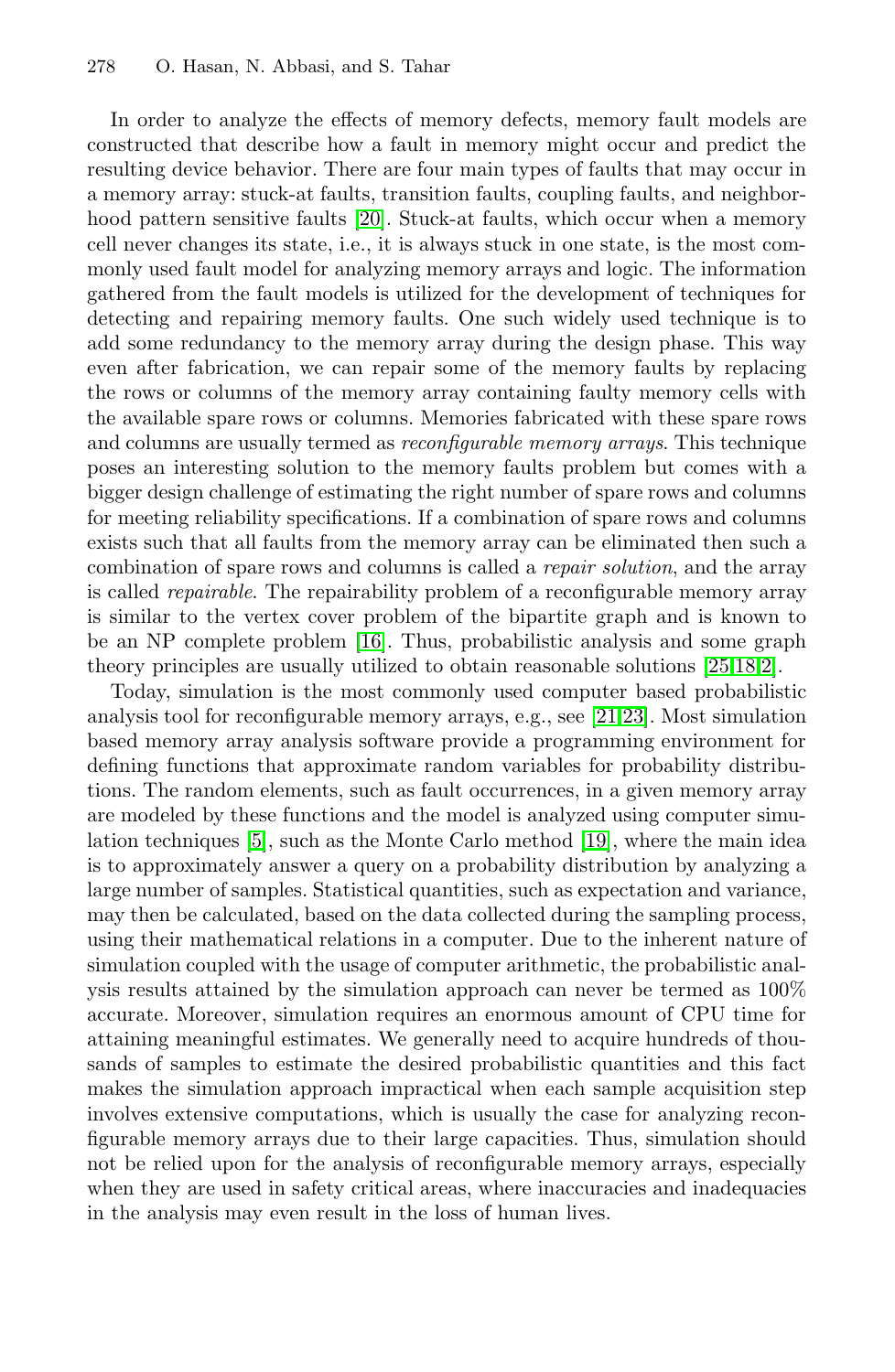In the past couple of decades, formal methods [8] have been successfully used for the precise analysis of a verity of hardware and software systems. The rigorous exercise of developing a mathematical model for the given system and analyzing this model using mathematical reasoning usually increases the chances for catching subtle but critical design errors that are often ignored by traditional techniques like simulation. Given the sophistication of the present age memory reconfigurable arrays and their extensive usage in SoCs for safety critical applications, there is a dire need of using formal methods in this domain. However, to the [be](#page-14-8)[st o](#page-14-9)[f o](#page-14-10)[ur](#page-14-11) knowledge, due to the random and unpredictable occurrence pattern of memory array faults, the usage of formal methods for their analysis has ne[ver](#page-13-2) been attempted. Some of the major reasons for this include the inability to precisely reason about statistical properties, such as expectation and variance, in the case of state-based approaches and the fear of huge proof efforts involved in modeling and reasoning about random occurrence patterns of memory faults in the case of theorem proving with expressive logics.

We believe that due to the recent developments in the formalization of probability theory concepts [14,11,12,13], we are now at the stage where we can handle the probabilistic analysis of reconfigurable memory arrays in a higher-orderlogic theorem prover [6] with reasonable amount of modeling and verification efforts. We illustrate the practical effectiveness of this argument by presenting the higher-order-logic theorem proving based analysis of the repairability problem for stuck-at faults in this paper. Even though, we concentrate on stuck-at faults here, the presented approach is quite general and can be essentially utilized to conduct the analysis of other kinds of memory faults as well.

This paper presents a three step approach for tackling the repairability problem. We proceed by formally expressing a stuck-at fault model for reconfigurable memory arrays in higher-order logic. Our formalization utilizes precise random variable functions to express the random components in the model. Secondly, we utilize our formal model to express and verify statistical properties, such as expectation and variance of the n[um](#page-14-12)ber of faults in terms of memory array and spare rows and columns sizes, as higher-order logic theorems. Finally, this formal statistical information is utilized to formally verify a relation that ascertains that a large square memory array is [al](#page-3-0)most always repairable (with probability 1) if stuck-at faults are independent and identically distributed with a specific probability. This result can now be used to accurately estimate the number of spare rows a[nd](#page-6-0) columns required for reliable operation against stuck-at faults of any reconfigurable memory array without any CPU time constraints. We have utilized the higher-order-logic theorem prover HOL [7] for this work. The main motivation behind using the HOL theorem prover is the fact that it contains most of the foundational probability theory work that we build upon.

The rest of the paper is organized as follows: Section 2 presents some related work. Section 3 provides an overview of HOL probabilistic analysis related foundations that we build upon to conduct the analysis of reconfigurable memory arrays in this paper. In Section 4, we present our formal probabilistic model of the number of stuck-at faults in memory arrays. This is followed by the formal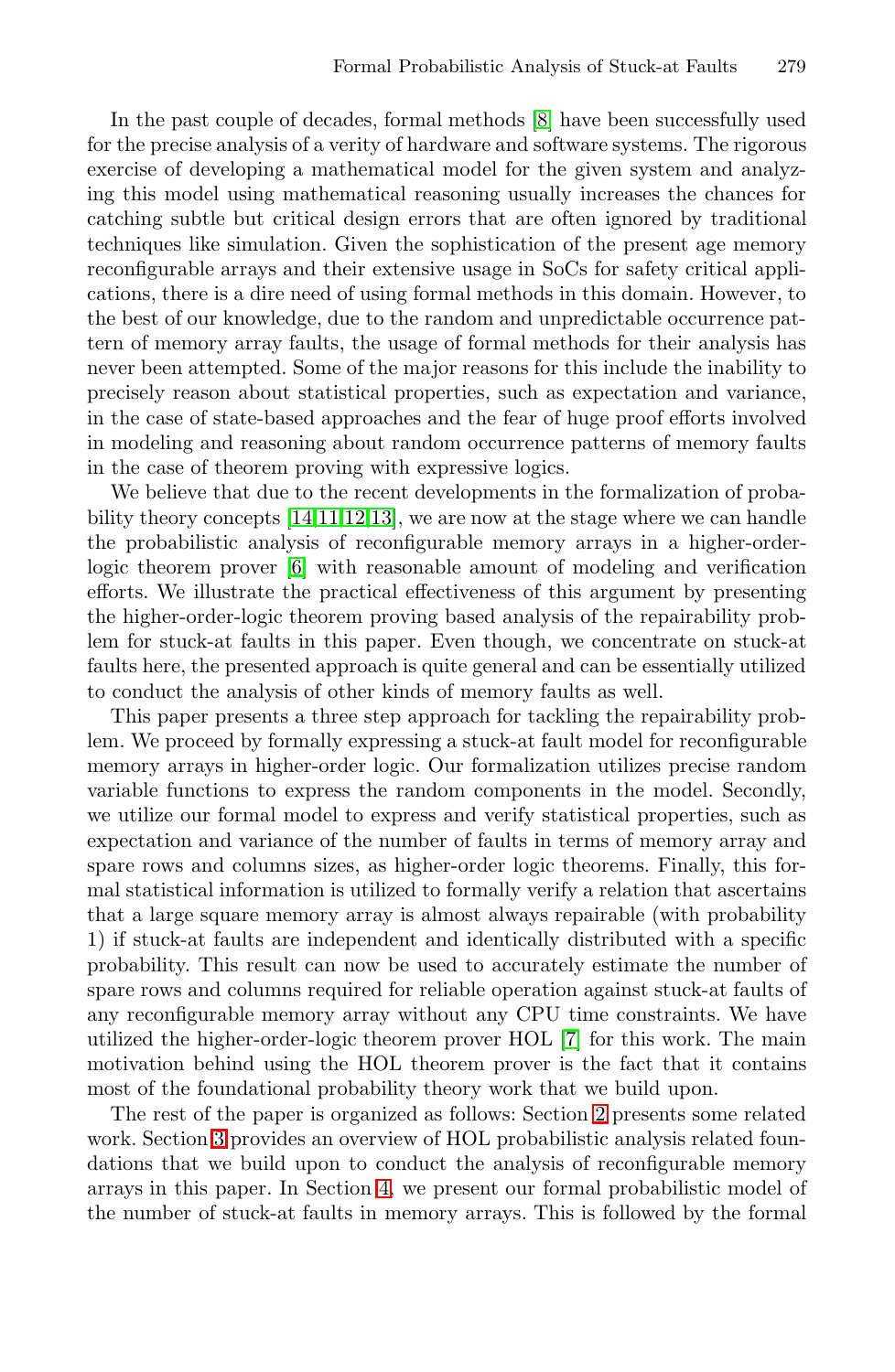<span id="page-3-0"></span>verification of some statistical properties and the repairability condition in Section 5. Finally, Section 6 concludes the paper.

# **2 Related Work**

Simulation techniques are very commonly used in the yield and repairability analysis for memory arrays. One such yield analysis tool , described in [23], for integrated circuits containing multiple, possibly different, repairable embedded memories. Pseudo random faults are generated based on memory area, defect density, and fault distribution. Then, using a flexible array model, optimal numbers of spare rows and columns for a given memory are determined. The tool is also used to determine the effectiveness of various repair algorithms. In [21] a Built-in self repair (BISR) technique is presented that merges error correction coding schemes and self repair using spare rows and columns. The technique is validated through simulation and it is shown that for defect densities as high as 10−<sup>2</sup> % (or when 3% of cells are defective) near 100% memory yield can be achieved and thus is suitable for nanome[te](#page-13-0)[r C](#page-14-3)[MO](#page-14-4)S process generations.

When memory sizes become large, analysis through simulation very quickly becomes computationally difficult to handle. Paper-and-pencil based analytical analysis have been traditionally used for such cases. A memory array probability model represents either the occurrence of individual faults or the total number of faults as a random variable and thus allows reasoning about statistical properties. Questi[ons](#page-14-8), such as ["gi](#page-14-8)ven a certain fault distribution and number of faults can almost every memory array be repaired", or "with how many faults a memory array can almost never be repaired", can then [be](#page-14-8) answered [2,25,18].

To the best of our knowledge, higher-order-logic theorem proving has never b[een](#page-14-10) [use](#page-14-13)d for the probabilistic analysis of any memory reconfigurable array so far. Though, some useful research related to the foundations of probabilistic analysis is available in the open literature. Random variables can be formalized and verified, based on their probability distribution properties, using the methodology proposed in [14]. In fact, [14] presents the formalization of some discrete random variables along with their verification, based on the corresponding [PM](#page-14-14)F properties. Building upon Hurd's formalization framework [14], the sampling algorithms of a few continuous random variables have also been formalized and verified [11]. In [12,10], we extended Hurd's formalization framework with a formal definition of expectation. This definition is then utilized to formalize and verify the expectation and variance characteristics associated with discrete random variables that attain values in *natural* numbers only.

Besides theorem proving, another formal method that can be used for conducting precise probabilistic analysis of reconfigurable memory arrays is probabilistic model checking [1,22]. The main idea behind this approach is to construct a precise state-based mathematical model of the given memory array and then utilize this model to exhaustively verify the intended, formally represented, probabilistic properties, such as the probability of number of faults being less than some threshold value in a given memory array. Besides the accuracy of the results,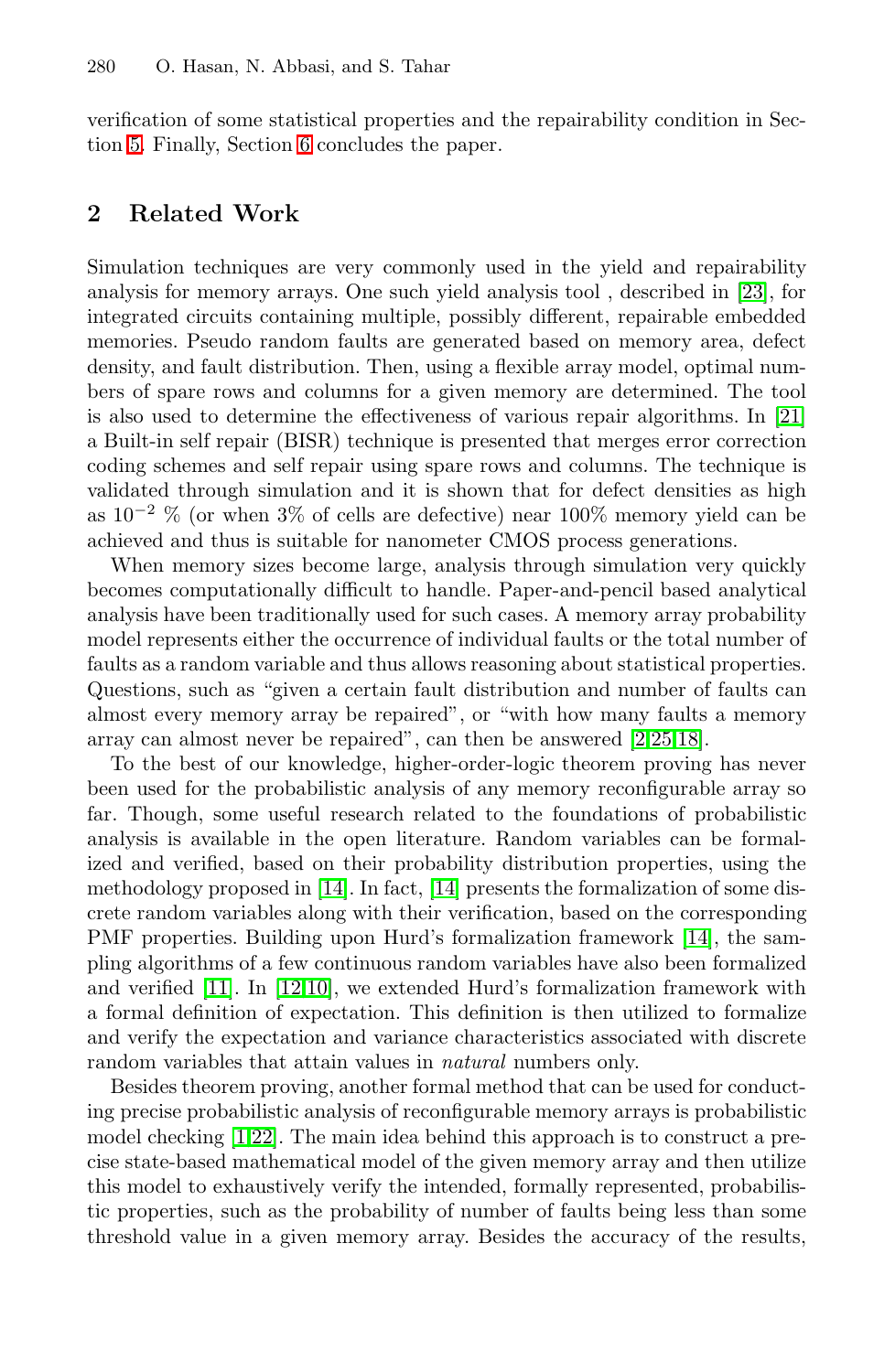the most promising feature of probabilistic model checking is the ability to perform the analysis automatically. On the othe[r ha](#page-14-15)nd, it is limited to systems that can only be expressed as probabilistic finite state machines or Markov chains. Another major limitation of the probabilistic model checking approach is state space explosion [3], due to which large capacity memories cannot be analyzed using this approach. Similarly, to the best of our knowledge, it has not been possible to precisely reason about statistical quantities, such as variance and tail distribution bounds, using probabilistic model checking so far. The most that has been reported in this domain is the evaluation of a small subset of expected values in a couple of model checkers, such as PRISM [17] and VESTA [24]. Because of the above mentioned limitations, probabilistic model checking is not feasible for analyzing memory array repairability problem as the models are usually large and most of the decision making in this domain is made based on statistical quantities. Whereas, the proposed higher-order-logic theorem proving based approach, allows us to analyze a wider range of memory arrays without any modeling limitations, such as the restrictiveness to Markovian models or the state-space explosio[n p](#page-14-8)roblem, and formally verify statistical properties, as will be seen in the next section.

# **3 Probabilistic Analysis in HOL**

The foremost criteria for implementing a theorem proving based probabilistic analysis framework is to be able to formalize and verify random variables in higher-order logic. Hurd's PhD thesis [14] can be considered a pioneering work in this regard as it presents a methodology for the formalization and verification of probabilistic algorithms in the HOL theorem prover. Random variables can be formalized in higher-order logic as deterministic functions with access to an infinite Boolean sequence  $\mathbb{B}^{\infty}$ ; a source of infinite random bits [14]. These deterministic functions make random choices based on the result of popping the top most bit in the infinite Boolean sequence and may pop as many random bits as they need for their computation. When the functions terminate, they return the result along with the remaining portion of the infinite Boolean sequence to be used by other programs. Thus, a random variable which takes a parameter of type  $\alpha$  and ranges over values of type  $\beta$  can be represented in HOL by the function.

$$
\mathcal{F}: \alpha \to B^{\infty} \to \beta \times B^{\infty}
$$

As an example, consider the Bernoulli $(\frac{1}{2})$  random variable that returns 1 or 0 with equal probability  $\frac{1}{2}$ . It can be formalized in HOL as follows

### $\vdash$  bit = ( $\lambda$ s. if shd s then 1 else 0, stl s)

where *s* is the infinite Boolean sequence and **shd** and **stl** are the sequence equivalents of the list operation *'head'* and *'tail'*. The probabilistic programs can also be expressed in the more general state-transforming monad where the states are the infinite Boolean sequences.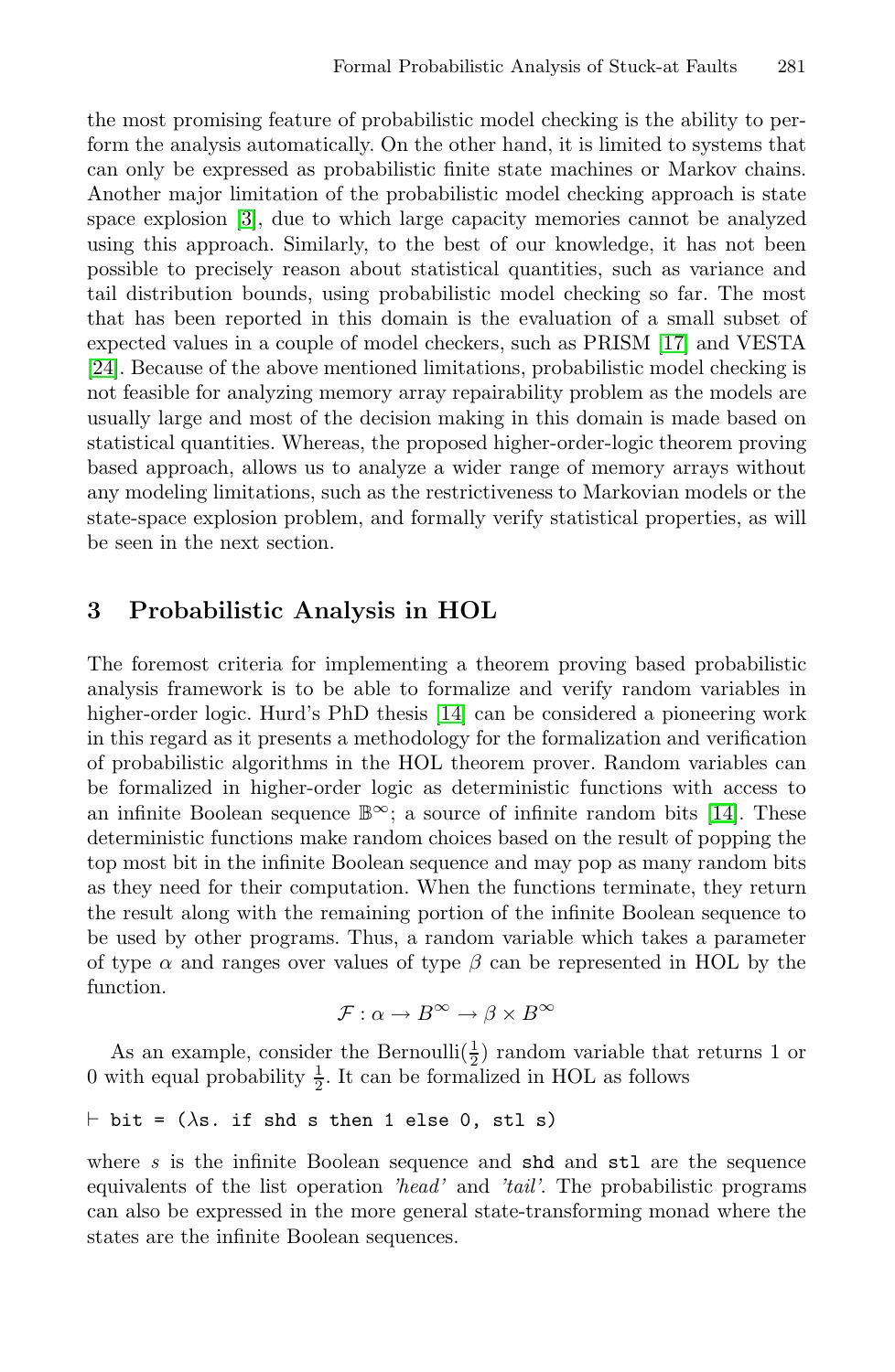$\vdash \forall$  a s. unit a s =  $(a,s)$  $\vdash \forall$  f g s. bind f g s = g (fst (f s)) (snd (f s))

The unit operator is used to lift values to the monad, and the bind is the monadic analogue of function application. All monad laws hold for this definition, and the notation allows us to write functions without explicitly mentioning the sequence that is passed around, e.g., function *bit* can be defined as

#### $\vdash$  bit monad = bind sdest ( $\lambda$ b. if b then unit 1 else unit 0)

where sdest gives the head and tail of a sequence as a pair (shd s, stl s).

[14] also presents some formalization of the mathematical measure theory in HOL, which can be used to define a probability function  $\mathbb P$  from sets of infinite Boolean sequences to real numbers between 0 and 1. The domain of  $\mathbb P$  is the set  $\mathcal E$  of events of the probability sp[ace](#page-14-8)[. B](#page-14-11)oth  $\mathbb P$  and  $\mathcal E$  are defined using the [Ca](#page-14-9)rathéodory's Extension theorem, which ensures that  $\mathcal E$  is a  $\sigma$ -algebra: closed under complements and countable unions. The formalized  $\mathbb P$  and  $\mathcal E$  can be used to formally verify probabilistic properties, e.g.,

$$
\vdash
$$
 P {s | fst (bit s) = 1} =  $\frac{1}{2}$ 

where the HOL function fst selects the first component of a pair and  ${x|C(x)}$ represents a set of all x that satisfy the condition  $C$ . The above approach has been successfully used to formalize and verify both [disc](#page-14-11)rete [14,13] and continuous random variables [11] in HOL.

Expectation theory plays a vital role in the domain of probabilistic analysis as it is a lot easier to judge performance issues based on the average value of a random variable, which is a single number, rather than its distribution function. Building on the above mentioned probabilistic analysis infrastructure, [12] presents a higher-order-logic definition of expectation for discrete random variables. This function has been used to successfully verify the average values of most of the commonly used discrete random variables. For example, [13] presents the verification of average value of the Binomial random variable, which will be later utilized in this paper for memory array analysis.

**Lemma 1:** *Expectation of Binomial(m,p) Random [Va](#page-14-13)riable*

 $\vdash \forall$  m p. 0  $\leq$  p  $\land$  p  $\leq$  1  $\Rightarrow$  expec ( $\lambda$ s. prob\_bino m p s) = m p

where  $(\lambda x.t)$  represents a lambda abstraction function in HOL that maps its argument x to  $t(x)$  and prob bino is the HOL function for the Binomial random variable modeled using the above mentioned approach.

The higher-order-logic probabilistic analysis approach was further strengthened by some additional formalization related to expectation theory in [10]. This includes a formal definition of the variance characteristic, which is used for measuring dispersion of a random variable. This definition of variance can be utilized to verify variance characteristics of most of the commonly used discrete random variables, e.g., [13] presents the verification of variance of the Binomial random variable as the following theorem.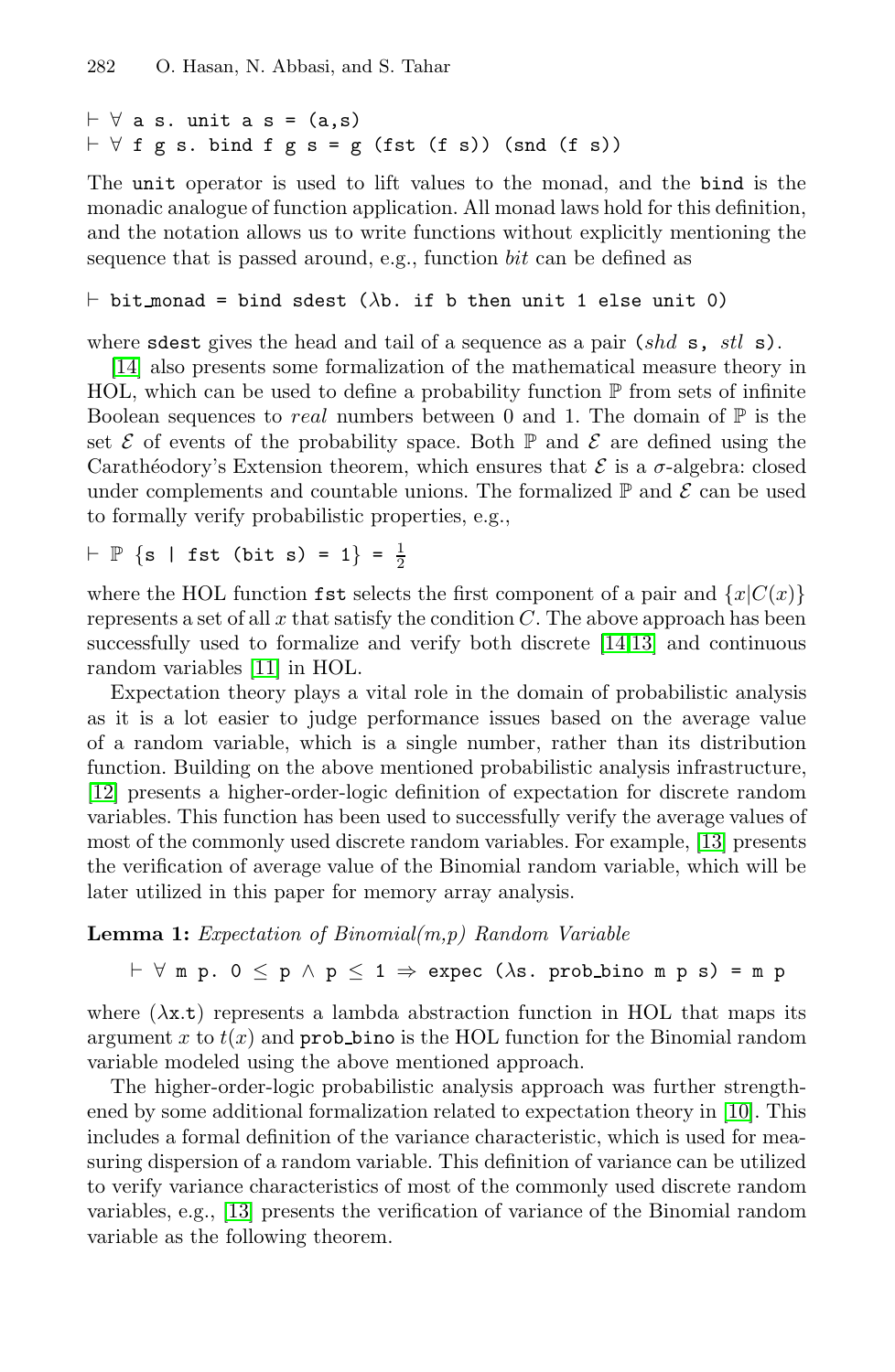**Lemma 2:** *Variance of Binomial(m,p) Random Variable*

 $\vdash \forall$  m p. 0  $\leq$  p  $\land$  p  $\leq$  1  $\Rightarrow$  variance ( $\lambda$ s. prob\_bino m p s) = m p (1 - p)

The work in [13], also includes the verification of some classical properties of expectation and variance in HOL. One such property is the Chebyshev's inequality, which plays a vital role in verifying tail distribution bounds of probabilistic systems within the HOL theorem prover and is given below

**Lemma 3:** *Chebyshev's Inequality*

```
\vdash \forall R a. (0 < a) \land (0 < variance R) \land(\text{summable}(\lambda n. n \mathbb{P}\{s \mid \text{fst}(R s) = n\})) \wedge(summable(\lambdan. n<sup>2</sup> P{s | fst (R s) = n}))
\Rightarrow \mathbb{P} {s | abs (fst (R s) - expec R) \geq a} \leq \frac{\text{variance R}}{a^2}
```
<span id="page-6-0"></span>where the HOL predicate summable is  $True$  if the infinite summation of its  $real$ sequence argument exists [9], i.e.,  $\exists x \cdot \lim_{k \to \infty} \sum_{n=0}^{k} f(n) = x$ . Thus, the summable assumptions in the above theorem state that the theorem is only valid for a random variable R with well-defined expectation and variance values.

In this paper, we utilize the above mentioned infrastructure for conducting formal probabilistic analysis of reconfigurable memory arrays, a novelty that to the best of our knowledge does not exist in the open literature so far.

# **4 Formal Stuck-at Fault Memory Model**

In this section, we develop a formal generic stuck-at fault model for reconfigurable memory arrays. This model will be used to formally reason about the statistical properties and repairability of the memory arrays in the next section. Our formalization approach is mainly inspired by the analytical model developed in [25] for the paper-and-pencil based analysis of reconfigurable memory arrays.

The reconfigurable memory array can be modeled as a bipartite graph  $(R, C, \mathbb{R})$  $F$ ). In this bipartite graph, R represents the set of nodes representing rows of the memory array,  $C$  is the set of nodes representing the columns of memory array, and  $F$  is a set of edges, with each edge connecting one node in the set  $R$  to a node in the set C, and represents a fault in the memory array. It is important to note here that the number of elements in the set  $F$  and their identities is a random quantity as fault occurrence is an unpredictable event. Therefore, we associate a probability p with every possible pair combination of the elements of the sets R and C of being included in the set  $F$ . Also, the occurrence of stuck-at faults, and thus the inclusion of a pair in the set  $F$ , is assumed to be independent and identically distributed in this model.

For illustration purposes, consider a square memory array of size  $n \times n$ with sr spare rows and sc spare columns and four stuck-at faults, as shown in Figure 1.(a). The corresponding bipartite graph model of the memory array is given in Figure 1.(b). In this model, each of the four faults is represented as an edge connecting a row and column node.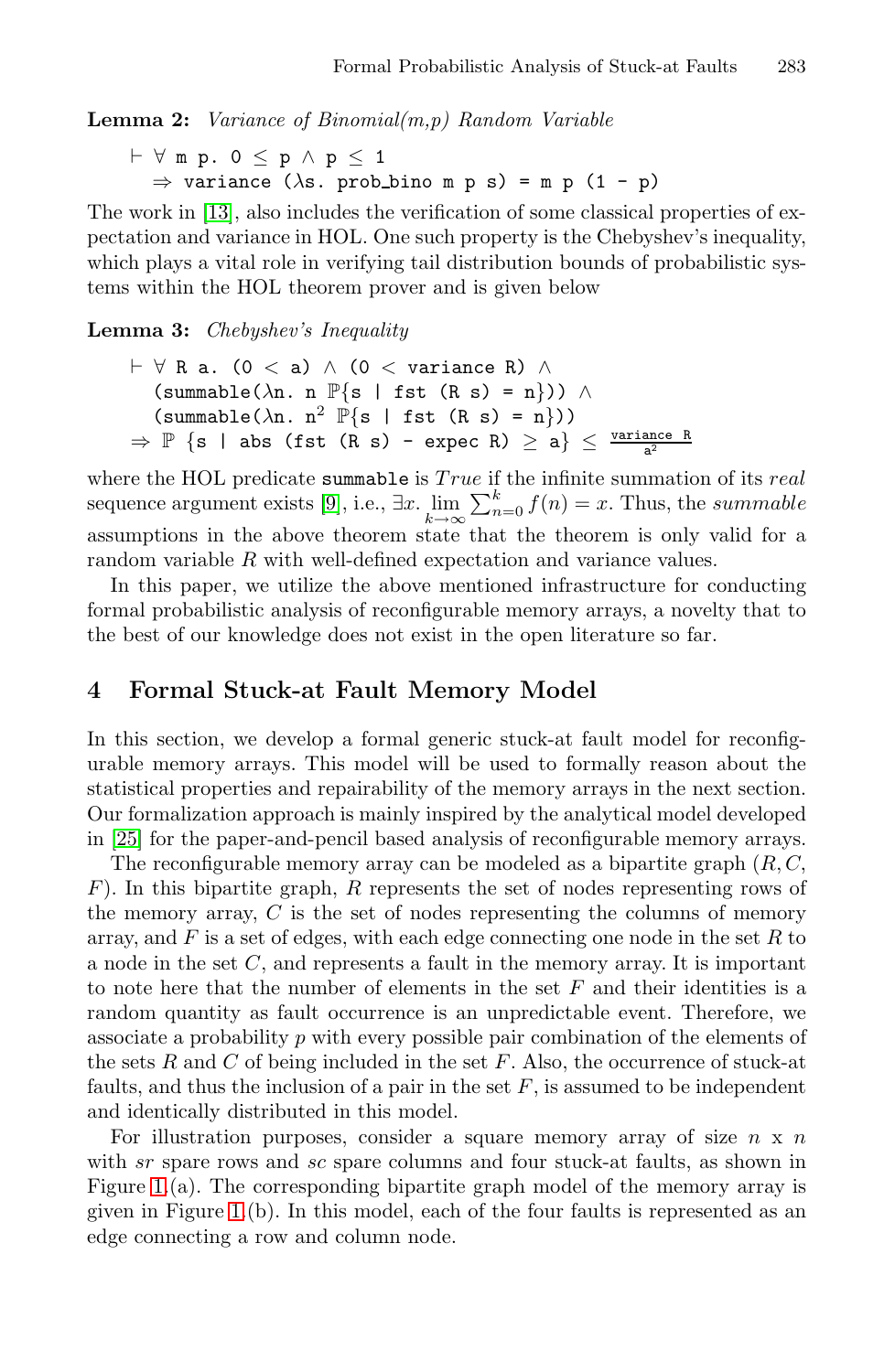

**Fig. 1.** Memory Array Model

<span id="page-7-0"></span>A stuck-at fault occurring at location  $(x, y)$  in the memory array can be repaired by replacing either row  $x$  or column  $y$  with a spare row or a spare column. Thus, in the worst case scenario when we require one row or column to repair a single fault only, a memory array is considered to be absolutely repairable if its total number of stuck-at faults is less than the available number of spare [co](#page-7-0)lumns or rows. This repairability problem is similar to the vertex cover problem of the bipartite graph and is known to be an NP complete problem [16]. Therefore, we consider solutions to this p[ro](#page-7-0)blem using probability theory and define the probability of repairability, using our memory array model, as follows

$$
\Pr(|F| \le sr + sc) \tag{1}
$$

where Pr and  $|F|$  represent the probability function and cardinality of a set  $F$ , respectively. Equation (1) represents the probability of the event when the number of stuck-at faults  $|F|$ , a random quantity, is less than the total number of spare rows and columns  $sr + sc$ . We can express Equation (1) in terms of the number of rows or columns of a square  $n \times n$  reconfigurable memory array as

$$
\Pr(|F| \le (a+b)n) \tag{2}
$$

<span id="page-7-1"></span>where  $a = \frac{sr}{n}$  and  $b = \frac{sc}{n}$ . The values of a and b are bounded in the real interval [0, 1], since the number of spare rows and spare columns is usually a small fraction of the total number of rows and columns in the array and can never exceed it.

In this paper, our primary goal is to formally verify that if the probability of stuck-at fault occurrence is given by the following expression

$$
p = \frac{(a+b)}{n} - \frac{w(n)}{n\sqrt{n}}\tag{3}
$$

then the memory array is almost always repairable, whereas  $w(n) \rightarrow \infty$  as  $n \to \infty$ . The term almost always repairable in the above context means that the probability of repairability tends to 1 as  $n$  becomes very very large. The above expression for the stuck-at fault occurrence probability has been initially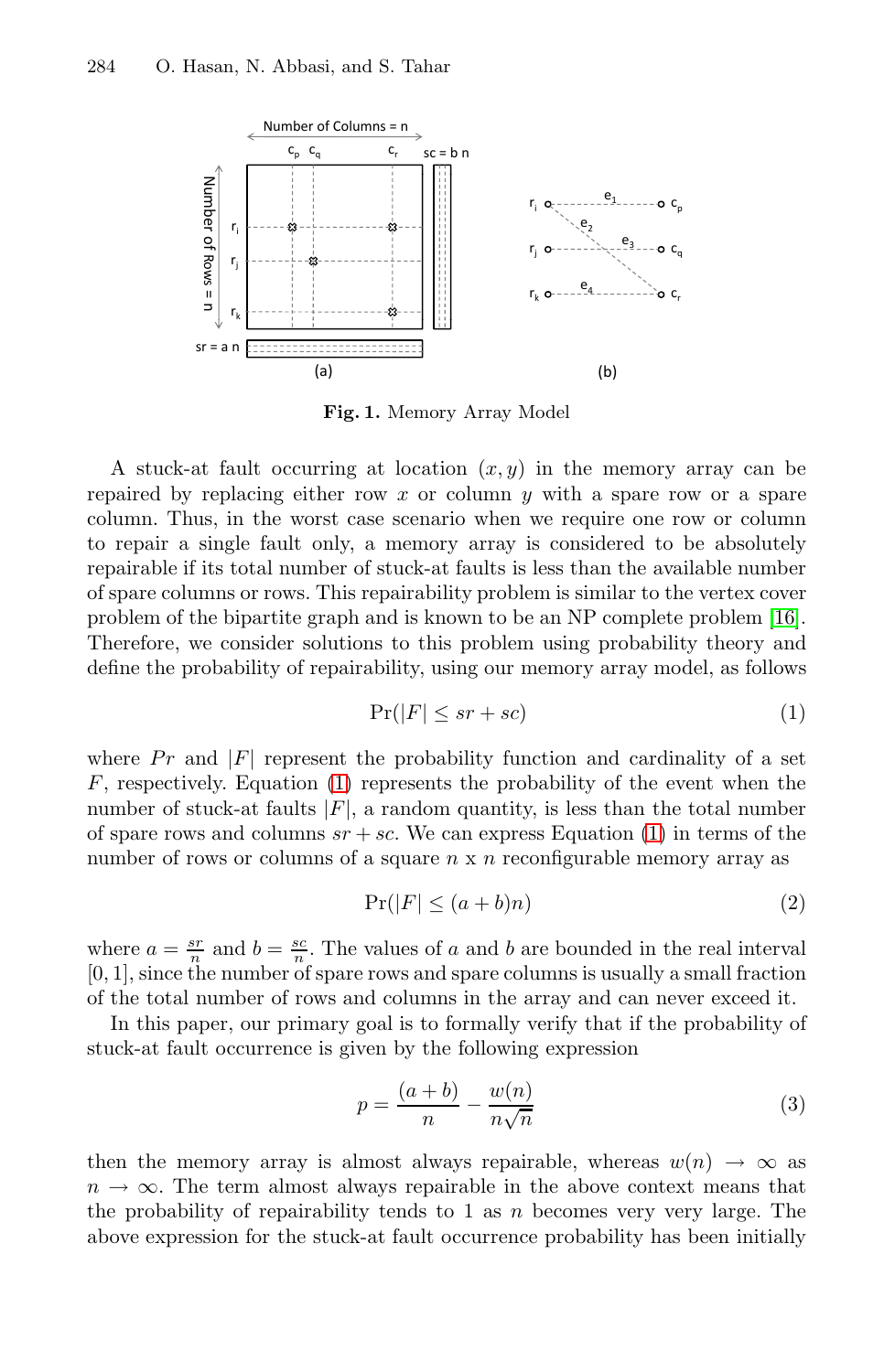proposed and analyzed using informal techniques in [25]. Our contribution in this paper is to formally verify the above argument using the HOL theorem prover.

We proceed in this direction by first modeling the number of faults or the cardinality of the set  $F$  using the following higher-order-logic functions.

#### **Definition 1:** *Stuck-at Fault Memory Model*

```
 (∀ p. mem fault model helper 0 p = unit 0) ∧
   \forall c p. mem_fault_model_helper (c + 1) p =
     bind (mem fault model helper c p)
 (\lambdaa. bind (prob_bern p) (\lambdab. unit (if b then (a+1) else a)))
\vdash (\forall c p. mem_fault_model 0 c p = unit 0) \land\forall r c p. mem_fault_model (r + 1) c p =
     bind (mem fault model r c p)
   (\lambdaa. bind (mem_fault_model_helper c p) (\lambdab. unit (a + b)))
```
The function mem fault model accepts three parameters: the cardinalities of the sets R and C and the probability of fault occurrence  $p$ . It recursively manipulates these three parameters, with the help of the function mem [f](#page-7-1)ault model helper and returns the number of faults found in the memory array of size  $|R| \times |C|$ . It is important to note that the fault occurrence behavior, which is the random component in this model, is represented by the formalized Bernoulli random variable function prob bern [14] above. The function mem fault model basically performs a Bernoulli trail, with the probability of obtaining a  $True$  being equal to the probability of fault occurrence, for each cell of the memory array and returns the total number of *True* outcomes obtained.

Now, in order to verify the condition of repairability, given in Equation (3), we define the following special case of our general memory model.

**Definition 2:** *Stuck-at Fault Memory Model for Repairability Problem*

 ∀ n a b w. mem fault model rep n a b w =  ${\tt mem\_fault\_model}$  [n](#page-7-1) n  $\textstyle{\frac{(a+b)}{n}-\frac{w(n)}{n\sqrt{n}})}$ 

The function mem\_fault\_model\_rep accepts four parameters: the cardinality of the sets R and C of a square reconfigurable memory array as a *natural* number n, the fractions of spare rows and columns as real numbers  $a$  and  $b$ , respectively, and the real sequence w with data type (natural  $\rightarrow$  real). It utilizes the function mem fault model, given in Definition 1, to return the number of stuck-at faults for the specific case of a square  $n \times n$  memory array with the fault occurrence probability equal to the expression, given in Equation (3).

For simplifying the interactive proofs related to the function mem\_fault\_model rep, it can be alternately expressed as follows

**Lemma 4:** *Alternate Stuck-at Fault Memory Model for Repairability Problem*

```
 ∀ n a b w.
     mem_fault_model_rep n a b w = prob_bino n^2 \frac{(\frac{a+b}{n})}{n} - \frac{w(n)}{n\sqrt{n}}
```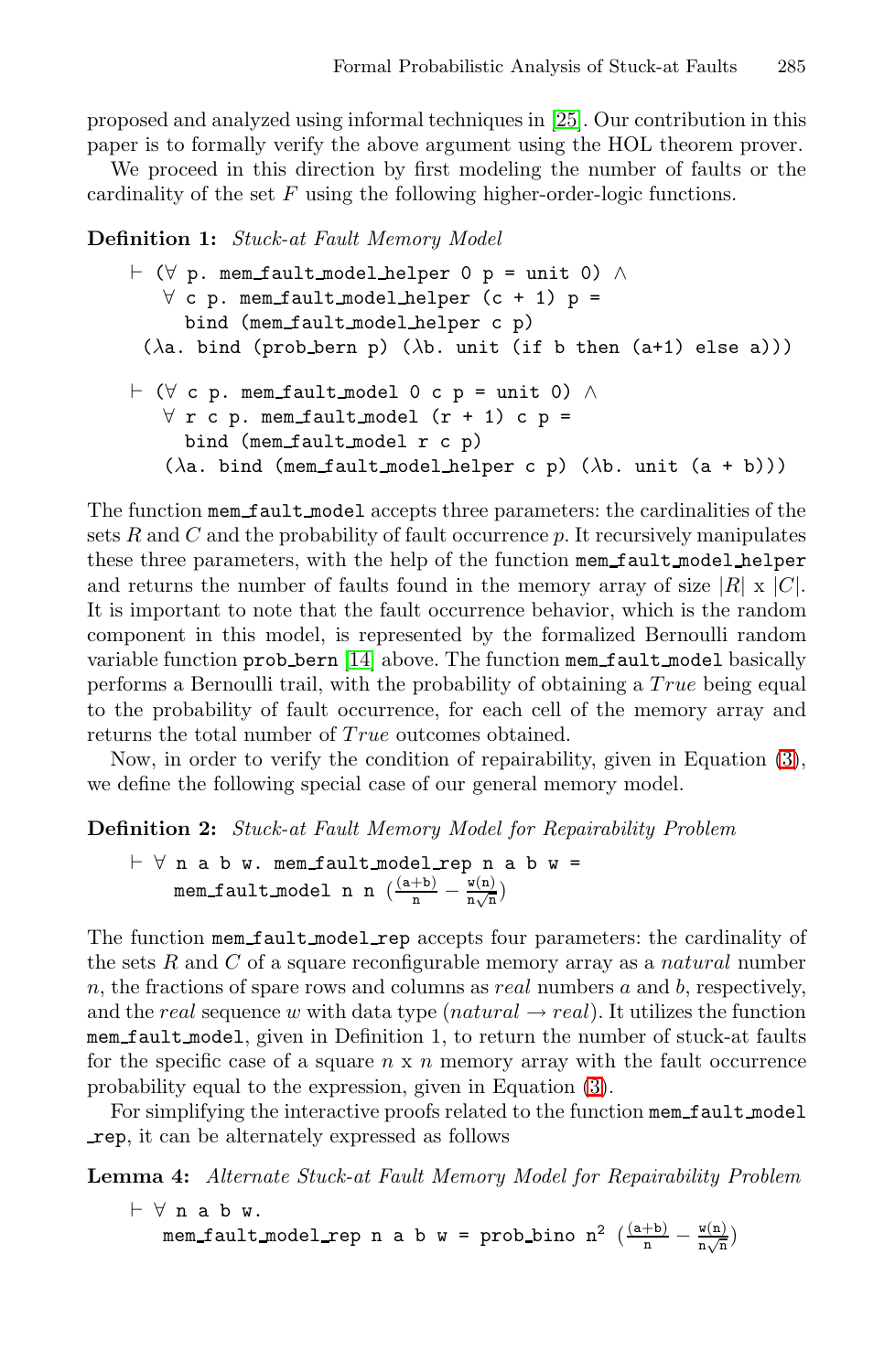The proof of the above l[em](#page-13-3)ma is primarily based on the fact that the stuckat fault occurrences in our memory array model are independent and identically distributed and so are the Bernoulli random variables used in the function definition of mem fault model rep. This allows us to express the summation of  $n^2$  Bernoulli(p) random variables in the function mem fault model rep as a Binomial $(n^2, p)$  random variable, since Binomial $(m, p)$  random variable basically counts the number of successes in  $m$  independent and identically distributed Bernoulli trials, with a success probabi[lit](#page-7-1)y  $p \; [4]$ .

# **5 Statistical Properties and Repairability Condition**

In this section, we utilize the function mem fau[lt](#page-7-1) model rep to formally verify a couple of statistical properties regarding the number of faults and the almost always repairability condition for an  $n \times n$  reconfigurable memory array with stuck-at fault occurrence probability given by Equation (3). These verification results play a vital role in designing reliable reconfigurable memory arrays.

#### **5.1 Average Number of Stuck-at Faults**

With the probability of stuck-fault occurrence, given by Equation  $(3)$ , the average number of stuck-at faults for an  $n \times n$  memory array is given by

$$
Ex[|F|] = n^2(\frac{(a+b)}{n} - \frac{w(n)}{n\sqrt{n}})
$$
\n(4)

This property can be formally expressed in higher-order logic using our formal definition of the number of faults, given in Definition 2, as follows.

**Theorem 1:** *Average Number of Stuck-at Faults*

 ∀ a b n w.  $(0 \le a) \land (a \le 1) \land (0 \le b) \land (b \le 1) \land (1 < n) \land$ ( $\forall$  n. (0 < w(n)) ∧ (w(n) < (a + b) $\sqrt{n}$ ))  $\Rightarrow$  expec ( $\lambda$ s. mem\_fault\_model\_rep n a b w s) =  $n^2(\frac{(a+b)}{n}-\frac{w(n)}{n\sqrt{n}})$ 

The first four assumptions in the above [theo](#page-14-3)rem ensure that the fractions  $a$  and  $b$ are bounded by the interval [0, 1] as described in the previous section. Whereas, the precondition  $1 < n$  has been used in order to ensure that the given memory array has more than one cell. The last assumption is about the real sequence  $w$  and basically provides its upper and lower bounds. These bounds have been used in order to prevent the stuck-at fault occurrence probability  $p$ , given in Equation  $(3)$ , from falling outside its allowed interval  $[0, 1]$ . It is interesting to note that no such restriction on the sequence  $w$  was imposed in the paper-andpencil based analysis of the repairability problem given in [25]. This fact clearly demonstrates the strength of formal methods based analysis as it allowed us to highlight this corner case, which if ignored could lead to the invalidation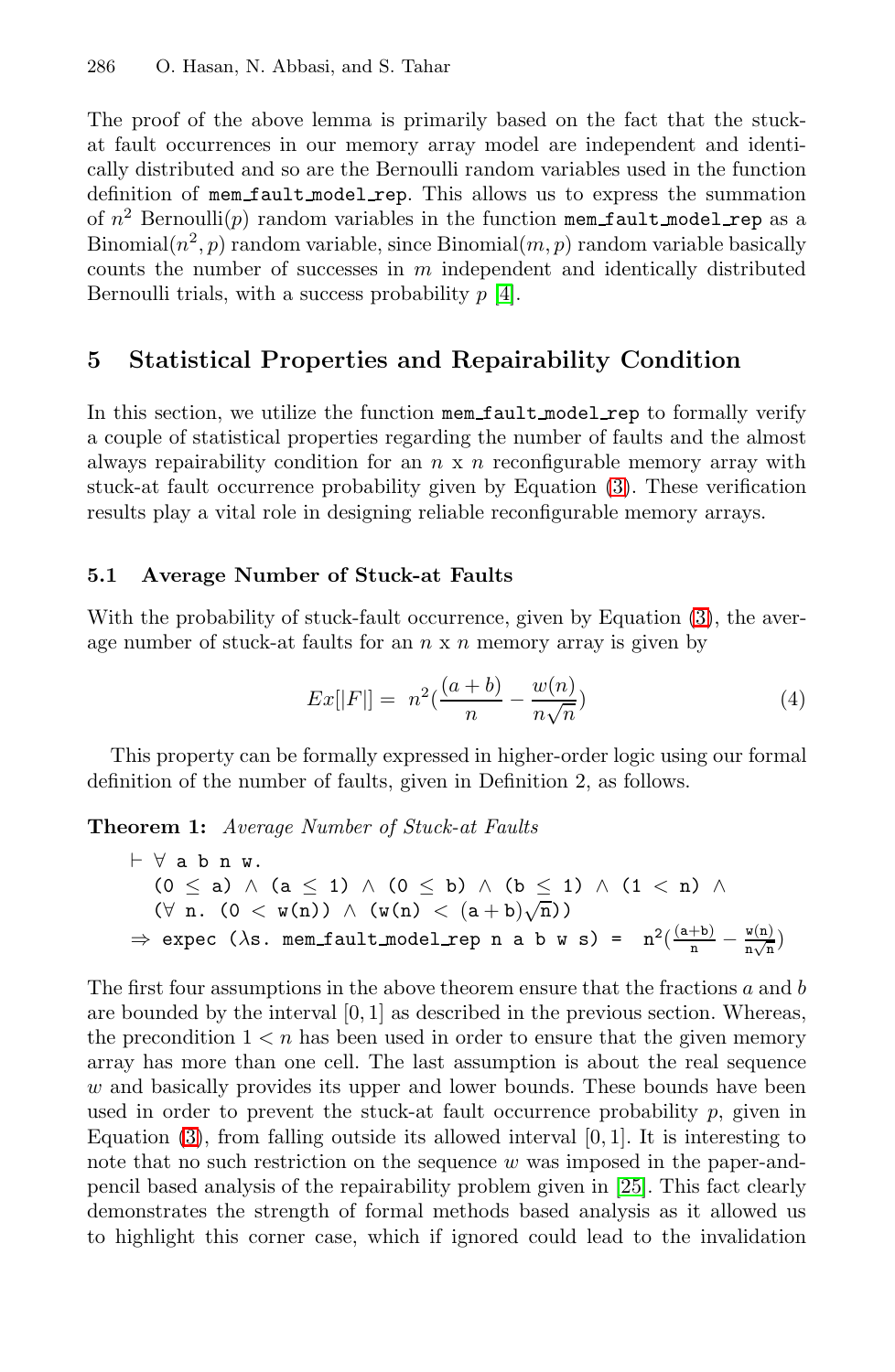of the whole repairability analysis. The conclusion of Theorem 1 presents the mathematical relation given in Equation (4).

The HOL proof for Theorem 1 is based [on](#page-7-1) Lemma 4 and the expectation relation for the Binomial random variable, given in Lemma 1. The proof involves some arithmetic reasoning to verify that the probability  $p$ , given in Equation (3), lies in the interval [0, 1], which is a precondition for Lemma 1.

### **5.2 Variance of the Number of Stuck-at Faults**

The variance of the number of stuck-at faults for an  $n \times n$  memory array, with the probability of stuck-at fault occurrence given by Equation (3), is given by

$$
Var[|F|] = n^2 \left(\frac{(a+b)}{n} - \frac{w(n)}{n\sqrt{n}}\right) \left(1 - \left(\frac{(a+b)}{n} - \frac{w(n)}{n\sqrt{n}}\right)\right) \tag{5}
$$

This property can be formally expressed in HOL as follows

**Theorem 2:** *Variance of the Number of Stuck-at Faults*

 ∀ a b n w s.  $(0 \le a)$  ∧  $(a \le 1)$  ∧  $(0 \le b)$  ∧  $(b \le 1)$  ∧  $(1 \le n)$  ∧ ( $\forall$  n. (0 < w(n)) ∧ (w(n) < (a + b) $\sqrt{n}$ )) ⇒ variance  $(\lambda s.$  mem fault model rep n a b w s) =  $\mathtt{n}^2(\tfrac{(\mathtt{a}+\mathtt{b})}{\mathtt{n}}-\tfrac{\mathtt{w}(\mathtt{n})}{\mathtt{n}\sqrt{\mathtt{n}}})(1-(\tfrac{(\mathtt{a}+\mathtt{b})}{\mathtt{n}}-\tfrac{\mathtt{w}(\mathtt{n})}{\mathtt{n}\sqrt{\mathtt{n}}}))$ 

and verified using Lemma 2 just like Lemma 1 was used to verify Theorem 1.

### **5.3 Tail Distribution Bound for the Number of Stuck-at Faults**

A tail distribution bound of the number of stuck-at faults for our  $n \times n$  memory array, with the probability of stuck-at fault occurrence, given by Equation (3), can be expressed as follows.

$$
Pr(|F| \le (a+b)n) \ge 1 - \frac{n^2(\frac{(a+b)}{n} - \frac{w(n)}{n\sqrt{n}})(1 - (\frac{(a+b)}{n} - \frac{w(n)}{n\sqrt{n}}))}{n(w(n))^2} \tag{6}
$$

Whereas, the corresponding HOL theorem is as follows.

**Theorem 3:** *Tail Distribution Bound for the number of Stuck-at Faults*

 $\vdash \forall$  a b n w s.  $(0 \le a) \land (a \le 1) \land (0 \le b) \land (b \le 1) \land (1 < n) \land$ ( $\forall$  n. (0 < w(n)) ∧ (w(n) < (a + b) $\sqrt{n}$ ))  $\Rightarrow$  ( $\mathbb{P}$  {s | (fst (mem\_fault\_model\_rep n a b w s))  $\leq$  (a + b)n}  $\geq$ 1 -  $\left( \frac{n^2(\frac{(a+b)}{n} - \frac{\mathsf{w}(n)}{n\sqrt{n}})(1 - (\frac{(a+b)}{n} - \frac{\mathsf{w}(n)}{n\sqrt{n}}))}{n(\mathsf{w}(n))^2} \right)$ 

We proceed with the verification of this theorem by splitting its proof goal into two subgoals using the less-than-or-equal-to transitive property as follows.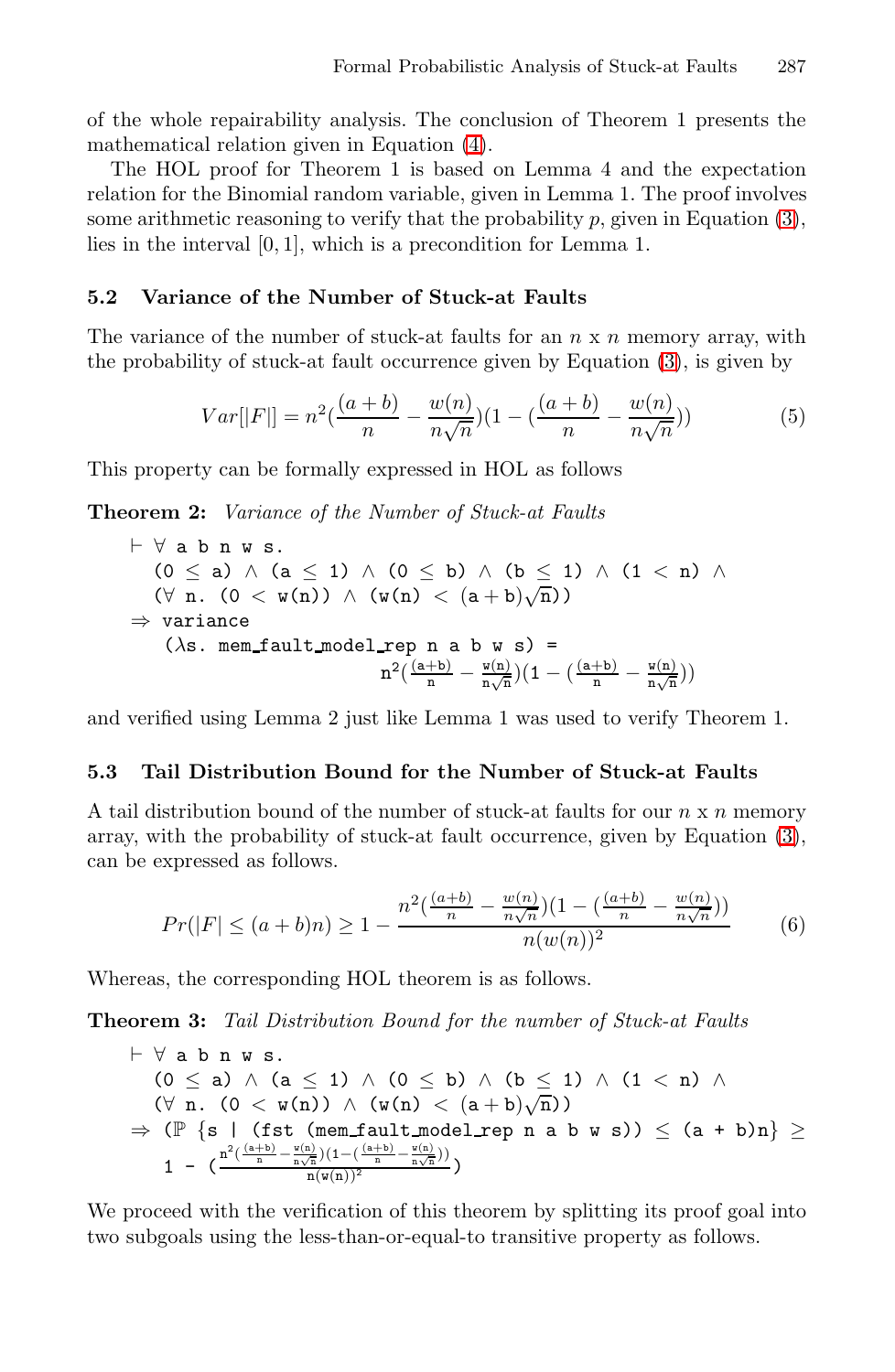$\mathbb P \{s \mid (fst (prob\_bino n^2 (\frac{(a+b)}{n} - \frac{w(n)}{n\sqrt{n}}) s) > (a+b)n - 2\sqrt{n}w(n)) \wedge$ (fst (prob\_bino  $n^2$  ( $\frac{(a+b)}{n} - \frac{w(n)}{n\sqrt{n}}$ ) s) <  $(a + b)n$  }  $\leq$   $\mathbb{P}$  {s | (fst (prob\_bino n<sup>2</sup> ( $\frac{(a+b)}{n} - \frac{w(n)}{n\sqrt{n}}$ ) s)) $\leq$  (a + b)n}  $1 - \frac{\frac{n^2(\frac{(a+b)}{n} - \frac{v(n)}{n\sqrt{n}})(1 - (\frac{(a+b)}{n} - \frac{v(n)}{n\sqrt{n}}))}{(n w(n) w(n))}} \leq$  $\mathbb{P}$  {s | (fst (prob\_bino n<sup>2</sup> ( $\frac{(a+b)}{n} - \frac{w(n)}{n\sqrt{n}}$ ) s)) >  $(a+b)n - 2\sqrt{n}w(n)$   $\wedge$ 

(fst (prob\_bino  $n^2 \left( \frac{(a+b)}{n} - \frac{w(n)}{n\sqrt{n}} \right)$  s)) <  $(a+b)n$  } The first subgoal can be verified using the basic probability axiom ( $\forall A \ B.A \subseteq$  $B \Rightarrow (Pr(A) \leq Pr(B))$  since the set on the left-hand-side (LHS) of the inequality is a subset of the set on the right-hand-side (RHS). Whereas, by rewriting the two inequalities in the argument of the probability function of subgoal 2 using

absolute value theorem 
$$
((|y-x| < d) = (x-d < y < x+d)
$$
 we get:\n\n
$$
1 - \frac{n^2(\frac{(a+b)}{n} - \frac{v(n)}{n})(1 - (\frac{(a+b)}{n} - \frac{v(n)}{n\sqrt{n}}))}{(nw(n)w(n))} \leq \mathbb{P}\left\{ s \mid |fst (prob\Delta b) \geq 0 \right\} \leq \sqrt{nw(n)} \left\{ s \mid |fst (prob\Delta b) \geq 0 \right\}
$$

Now using the complement probability law  $(\forall A. Pr(\overline{A})=1 - Pr(A))$  along with Theorems 1 and 2, we can rewrite the above sub goal as follows

$$
\mathbb{P}\left\{s \ | \ |fst\ \text{(prob\_bino}\ n^2\ \textstyle\frac{(a+b)}{n} - \frac{w(n)}{n\sqrt{n}}\textstyle\right)\ s\textstyle\right\}-\\\text{expect }(\lambda s.\ \text{prob\_bino}\ n^2\ \textstyle\frac{(a+b)}{n} - \frac{w(n)}{n\sqrt{n}}\textstyle\right)\ s\textstyle\big|\ \geq \sqrt{n}w(n)\ \big\}\leq\\\frac{\text{variance}(\lambda s.\ \text{prob\_bino}\ n^2(\frac{(a+b)}{n} - \frac{w(n)}{n\sqrt{n}})s)}{(\sqrt{n}w(n))^2}
$$

The above subgoal can now be discharged from the HOL goal stack by using Chebyshev's inequality, given in Lemma 3, along with some arithmetic reasoning.

### **5.4 Repairability Problem**

Now, we use the statistical properties verified so far to analyze the repairability problem, i.e., an  $n \times n$  reconfigurable memory array with the probability of stuck-at fault occurrence given by Equation (3), is almost always repairable.

$$
\lim_{n \to \infty} \Pr(|F| \le (a+b)n) = 1 \tag{7}
$$

The corresponding HOL theorem is as follows

**Theorem 4:** *Repairability Problem of Stuck-at Faults*

$$
\vdash \forall \text{ a b w. } (0 \leq a) \land (a \leq 1) \land (0 \leq b) \land (b \leq 1) \land
$$
  
\n
$$
(\forall n. (0 < w(n)) \land (w(n) < (a+b)\sqrt{n})) \land
$$
  
\n
$$
(\lim (\lambda n. \frac{1}{w(n)}) = 0)
$$
  
\n
$$
\Rightarrow (\lim (\lambda n. \frac{1}{\pi}) \cdot f(\text{st } (\text{num of } \text{faults } n \text{ a b w s})) \leq (a + b) n ) = 1))
$$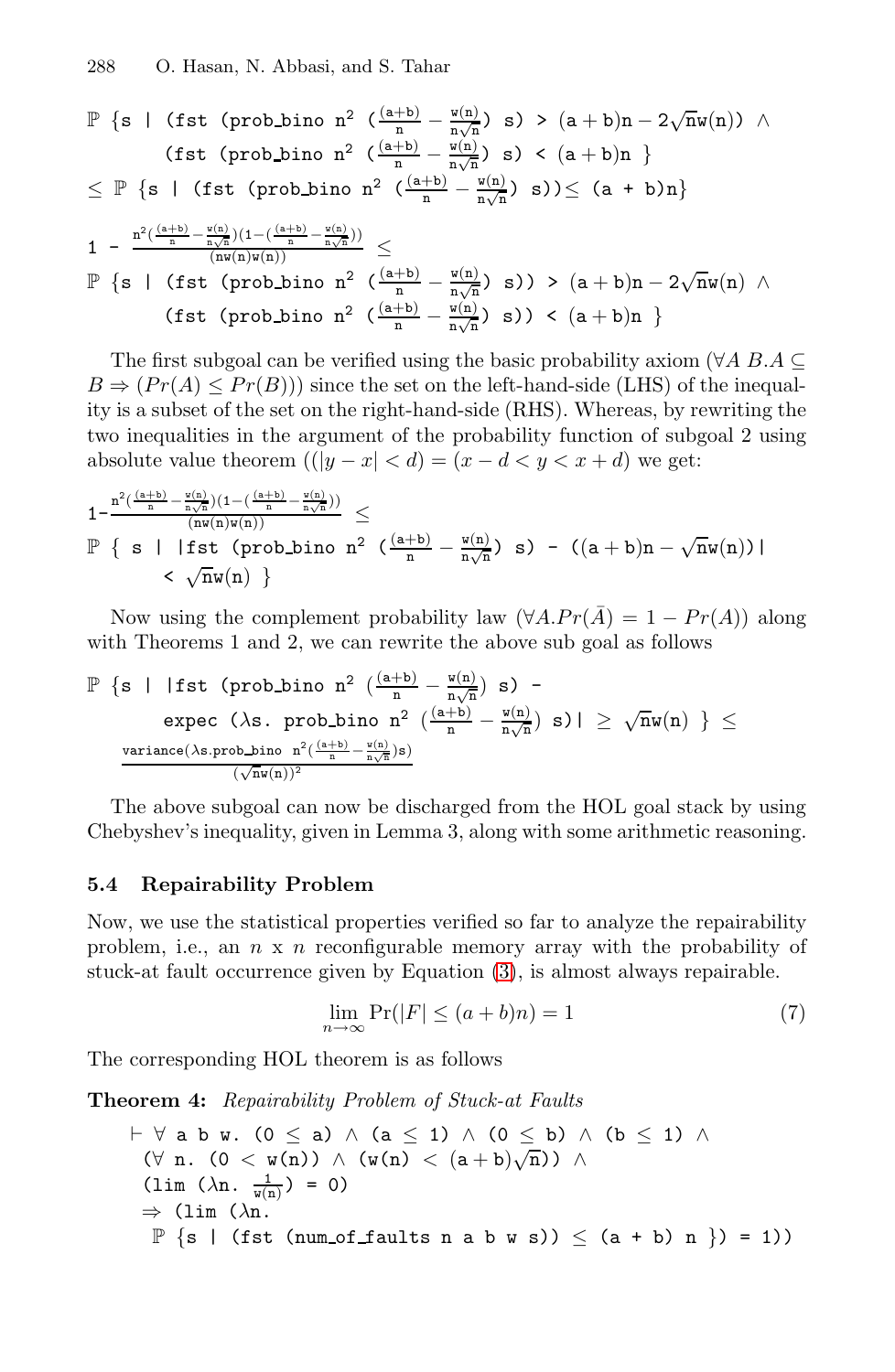where  $\lim M$  represents the HOL formalization of the limit of a real sequence  $M$ (i.e.,  $\lim M = \lim_{n \to \infty} M(n)$ ) [9]. The new assumption  $(\lim_{n \to \infty} (\lambda_n, \frac{1}{\nu(n)}) = 0)$  formally represents the intrinsic characteristic of real sequence  $w$  that it tends to infinity as its natural argument becomes very very large.

We proceed with the verification of Theorem 4 by first splitting its proof goal into the following two subgoals, based on some simple arithmetic reasoning.

$$
\lim(\lambda n. \mathbb{P}\{s \mid \text{fst } (\text{mem\_fault\_model\_rep } n \text{ a } b w s) \leq (a + b)n\}) \leq 1
$$
  

$$
1 \leq \lim(\lambda n. \mathbb{P}\{s \mid \text{fst } (\text{mem\_fault\_model\_rep } n \text{ a } b w s) \leq (a + b)n\})
$$

The first subgoal can be verified using the basic probability axiom  $(\forall A.Pr(A))$ ≤ 1). Whereas, we utilize Theorem 3 and the transitivity property of less-thanor-equal-to for real numbers to rewrite the second subgoal as follows.

$$
1\;\leq\; \text{lim}\;\; (\lambda n\;,\;\; 1\;-\;\tfrac{\;\;n^2(\frac{a+b}{n}-\frac{v(n)}{n\sqrt{n}})(1-\frac{a+b}{n}+\frac{v(n)}{n\sqrt{n}})}{n(v(n))^2})
$$

The expression in the RHS of the above inequality can be rewritten as follows using some arithmetic reasoning.

$$
1 \, \leq \, \lim \, \, (\lambda n \, . \ 1 \, - \, ((\tfrac{a+b}{w(n)} - \tfrac{1}{\sqrt{n}})(\tfrac{1}{w(n)} - \tfrac{a+b}{nw(n)} + \tfrac{1}{n\sqrt{n}})))
$$

This subgoal can now be verified as the limit value of the expression on the RHS tends to 1, since all the denominator terms in this expression tend to  $\infty$  as n becomes very very large. This also concludes the proof for Theorem 4.

Our results clearly demonstrate the effectiveness of the theorem proving based reconfigurable memory array analysis approach. Due to the formal nature of the model and inherent soundness of theorem proving, we have been able to verify the properties of interest regarding the given memory array with 100% precision; a novelty which is not available in simulation. Similarly, due to the high expressibility of higher-order logic we have been able to formally reason about statistical properties of the problem that cannot be analyzed using a probabilistic model checker. The proposed approach is also superior than the paper-and-pencil proof methods in terms of accuracy. In the paper-and-pencil approach, the proof checking and associated bookkeeping is an error prone process, specially when dealing with large proofs, and thus often leads either to wasted time and effort or a wrong result. On the other hand, in theorem proving, these complicated tasks are done by the computer within a sound core, which is based on a very few axioms and inference rules. Each proven theorem can be logically traced back to these basic axioms and the associated proof steps can be linked to the basic inference rules. Due to this inherent soundness, it is impossible to prove wrong statements in a theorem prover.

The above mentioned additional benefits, associated with the theorem proving approach, are attained at the cost of the time and effort spent, while formalizing the memory array and formally reasoning about its properties, by the user. But, the fact that we were building on top of already verified probability theory related results helped significantly in this regard as this analysis only consumed approximately 80 man-hours and 1200 lines of HOL code by an expert user.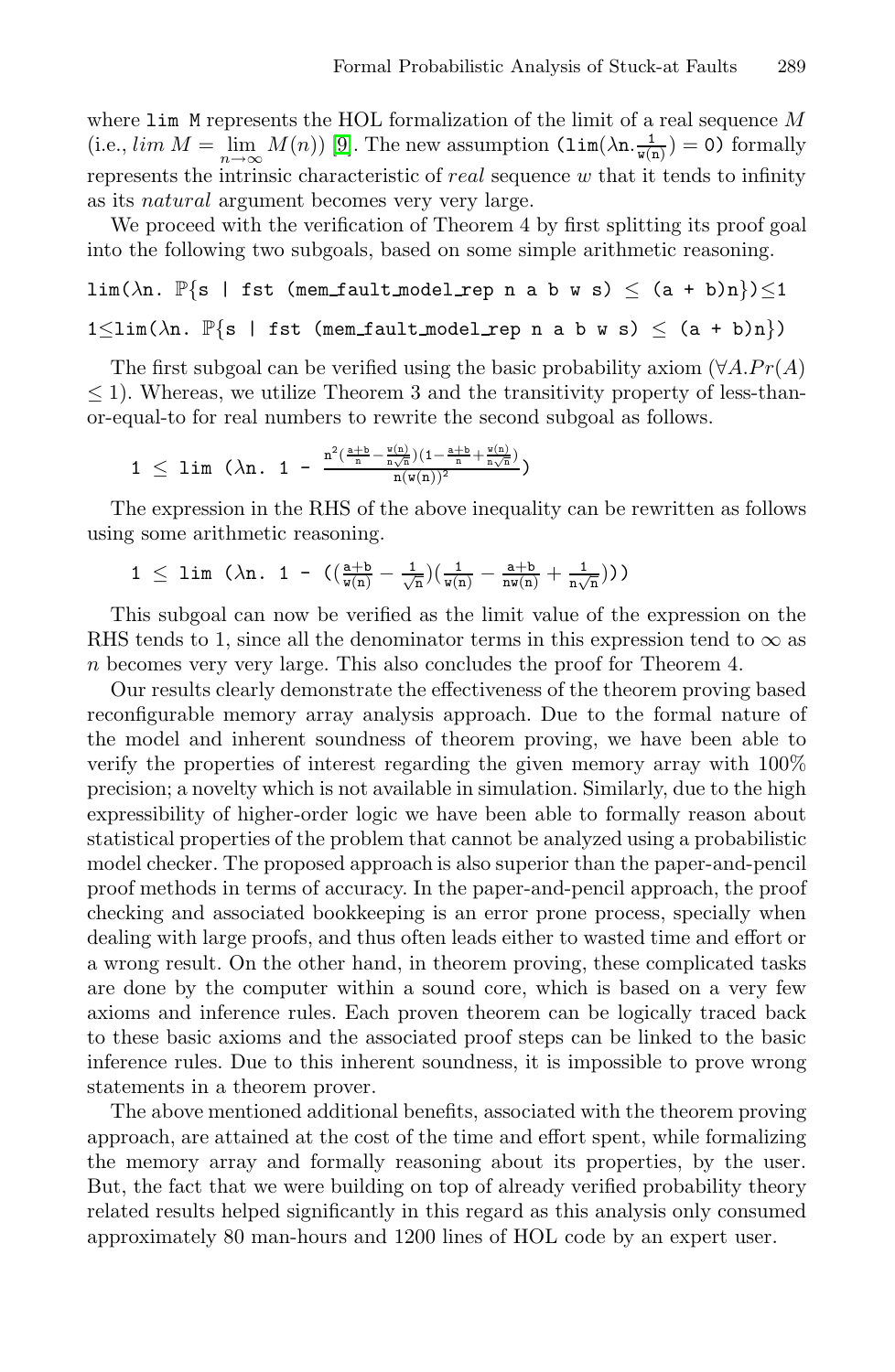### **6 Conclusions**

In this paper, we utilized the mathematical probability theory formalized in a higher-order-logic theorem prover to analyze reconfigurable memory arrays in the presence of stuck-at faults. To the best of our knowledge, this is the first study on using these kind of techniques for such an application. We developed a higher-order-logic based formal stuck-at fault model for reconfigurable memory arrays, and based on this model we formally verified some key statistical properties and repairability condition. The rigorous exercise of developing a computer based formal model for the memory array and analyzing it using mechanized mathematical reasoning allowed us to discover a couple of critical assumptions that are missed by almost all of the paper-and-pencil based analysis, that we came across, of a similar problem. Due to the formal nature of the models and the inherent soundness of theorem proving systems, the analysis is guaranteed to provide exact answers. These feature makes the proposed approach very useful for the probabilistic analys[is o](#page-14-9)f memory arrays that are to be used in safety critical and highly sensitive areas.

Our approach for the probabilistic analysis of stuck-at faults in memory reconfigurable arrays is quit[e ge](#page-14-3)neral and can be extended and easily adapted to conduct precise probabilistic analysis of other kinds of fault models, like transition faults, coupling faults, and neighborhood pattern sensitive faults, as well. The random or unpredictable elements found in these models can be represented using an appropriate random variable from the existing library of formalized discrete [14,12,13] and continuous random variables [11], and the precise statistical quantities associated with the parameters of interest may then be verified within the sound core of a higher-order-logic theorem prover. For example, the probabilistic analysis approach for coupling faults [25] can be adapted in a theorem prove using the formal definition of the Binomial random variable along with the theorems regarding its expectation and variance. Similarly, other statistical properties, such as the conditions for irrepairability and tail distribution bounds based on Markov's inequality, can also be verified.

### <span id="page-13-3"></span><span id="page-13-1"></span><span id="page-13-0"></span>**References**

- 1. Baier, C., Haverkort, B., Hermanns, H., Katoen, J.P.: Model Checking Algorithms for Continuous time Markov Chains. IEEE Transactions on Software Engineering 29(4), 524–541 (2003)
- <span id="page-13-2"></span>2. Blough, D.M.: Performance Evaluation of a Reconfiguration-Algorithm for Memory Arrays containing Clustered Faults. IEEE Transactions on Reliability 45(2), 274– 284 (1996)
- 3. Clarke, E.M., Grumberg, O., Peled, D.A.: Model Checking. MIT Press, Cambridge (2000)
- 4. DeGroot, M.: Probability and Statistics. Addison-Wesley, Reading (1989)
- 5. Devroye, L.: Non-Uniform Random Variate Generation. Springer, Heidelberg (1986)
- 6. Gordon, M.J.C.: Mechanizing Programming Logics in Higher-0rder Logic. In: Current Trends in Hardware Verification and Automated Theorem Proving, pp. 387– 439. Springer, Heidelberg (1989)